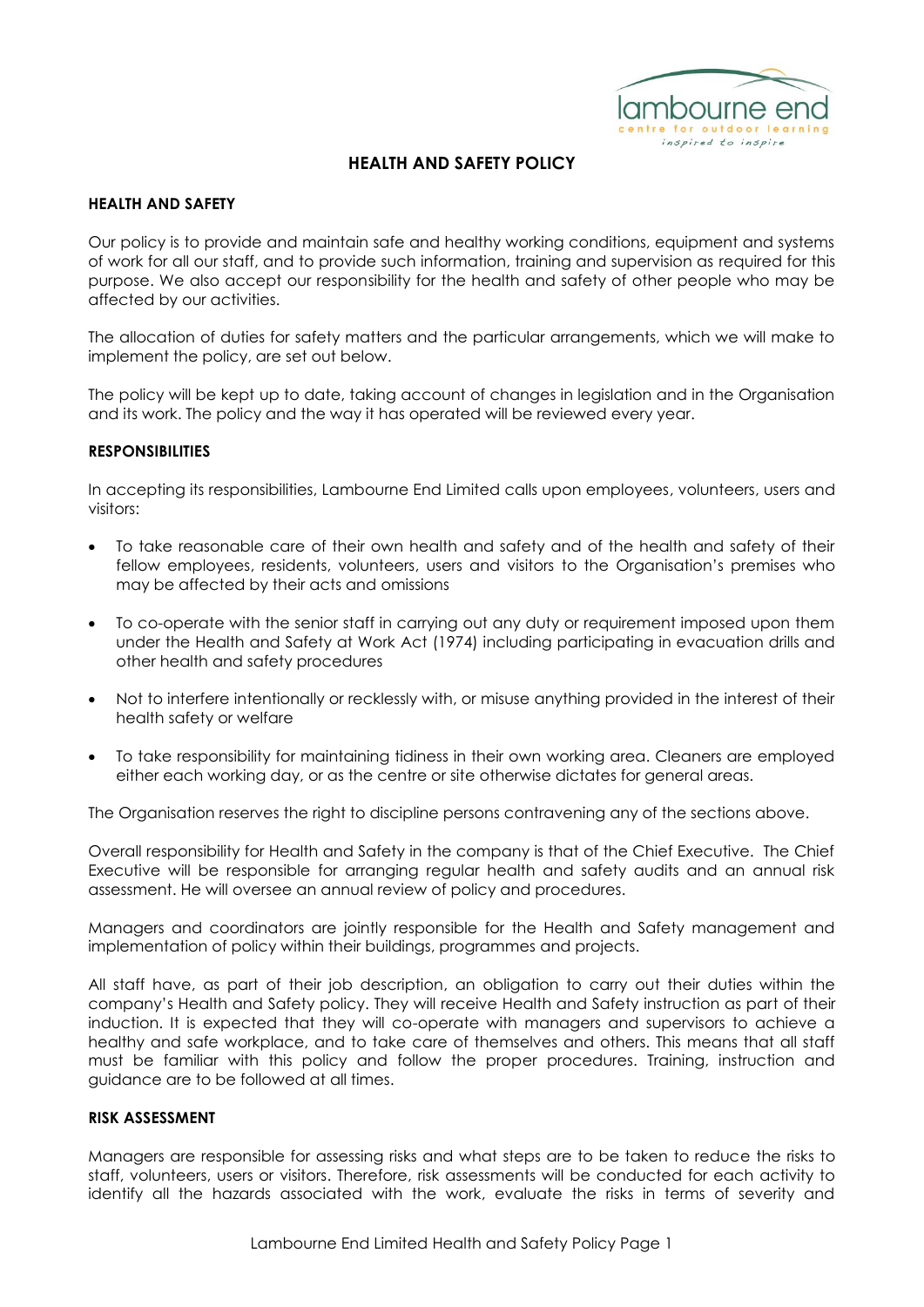

likelihood, and determine appropriate control measures to eliminate or reduce those risks. New regulations came into force from April 1997 requiring specific attention to be given to fire hazards and risks to young people. Managers are responsible for recording their assessment, including dates by which any improvements are to be completed. Assessments are to be revised at least annually.

A Risk Assessment Matrix in Appendix 1 has been generated to assist staff with the writing of risk assessments and training will be provided in how to use it. All risk assessments are held in a central folder in the staff room and on the shared drive electronically.

## **FIRE**

## **FIRE PRECAUTIONS**

All fire extinguishers, emergency lighting, fire alarms are testing in accordance with the regulatory reform (fire safety) 2005 and BS 5839. Please refer to the west one fire protection folder for latest test results and certification. Extractor fans are cleared of grease annually be an external provider – see certification in health and safety folder.

All staff are required to ensure that fire risk is minimised. Acts of negligence or acts that show a disregard of the procedures to prevent an outbreak of fire will be subject to the disciplinary procedure and may well involve dismissal.

Lambourne End Limited has the following comprehensive documents in place in the event of a fire which staff and volunteers must familiarise themselves with:

- **Fire Risk Assessment**, Appendix B
- **Fire Evacuation Procedure**, Appendix C

In summary, if you discover a fire in your area:

- DON'T PANIC
- Raise the alarm
- Break the glass on the nearest Fire Alarm Point see Plan in Appendix D.
- If you are trained and are accompanied by another adult, use the nearest suitable fire extinguisher.
- If the fire is large or out of control, call 999
- Evacuate the area.

## **EVACUATION**

In the event of a fire or bomb warning etc. every member of staff must evacuate the building as quickly as possible. Care must be taken to evacuate members of the public/users who are on the premises. Where we have a residential responsibility, all care must be taken to ensure that the names of residents are checked off at their assembly point.

All staff and visitors will briefed on the Fire Evacuation Procedure, Appendix C and a Fire Safety and Information poster will be displayed in the following buildings on site: Reception, Staff Room, Residential Dining Room, Training Room, Geoffrey Hooper Barn, Red Hut, Blue Hut, POPI Barn, Farm Barn and the Cabin.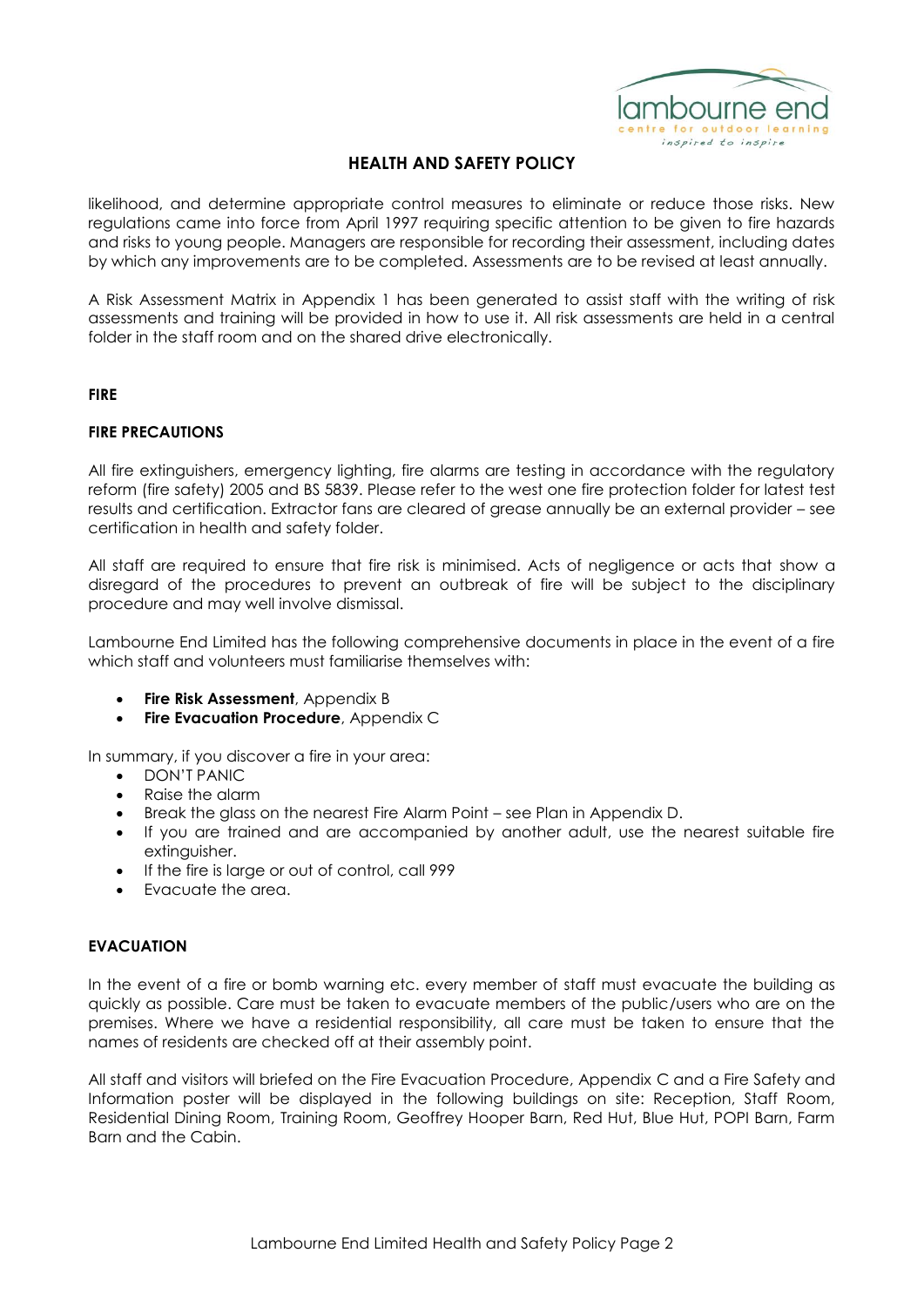

## **FIRE DRILLS**

The Organisation is required by law to carry out regular fire alarm checks and record them – the centre proposes to do this weekly and run a realistic drill with staff quarterly. The logs for these are kept in the health and safety folder. These are carried out during normal working hours and all staff are required to co-operate with the staff member who is acting fire officer during the drill. Certain staff may be exempt. Other staff who suffer discomfort due to the volume of the fire alarm may be exempt on submission of the appropriate medical certificate.

Because of our legal obligation to carry out these duties, non-co-operation without good cause will be considered a serious breach of discipline.

Staff are required to observe the requirements in the building in which they are working.

## **CONTROL OF SUBSTANCES HAZARDOUS TO HEALTH (COSHH)**

Lambourne End Limited has a COSHH Risk Assessment Procedure which outlines our responsibilities and the management process of substances hazardous to health, see Appendix E.

All members of staff and volunteers shall ensure that they familiarise themselves with the information within this document and have received appropriate training in respect of the COSHH regulations, and Code of Practice.

Members of staff, especially managers and supervisors, shall properly supervise anyone working with any substance or chemical, which has the potential to cause harm or injury. Those responsible shall carry out adequate risk assessments to identify any hazardous substance in the workplace, to ensure that all members of staff, volunteers, visitors, contractors etc, are not subjected to unnecessary risk or danger. An Assessment Form, in Appendix F, must be carried out for each new substance or cleaning material to determine the appropriate usage and storage. These will be stored centrally in the maintenance office and close to the relevant chemicals along with the appropriate data sheets.

#### Storage

Cleaning materials are stored in cupboards away from the reach of unauthorised people. Items which may be particularly flammable are to be kept in external stores, but at all times the requirements and recommendation as published by the HSE, shall be followed.

#### Handling Dangerous Substances

- Do not take risks.
- Personal protective equipment must be worn by staff who are dealing with dangerous or potentially dangerous substances, (for example gloves are worn when dealing with blood, spillage or chemicals, and eye protection to protect against damage or injury).
- Cover any exposed skin lesions such as cuts and abrasions with a waterproof dressing.

Manufacturers' instructions are to be followed – see Assessment Form and Data Sheets.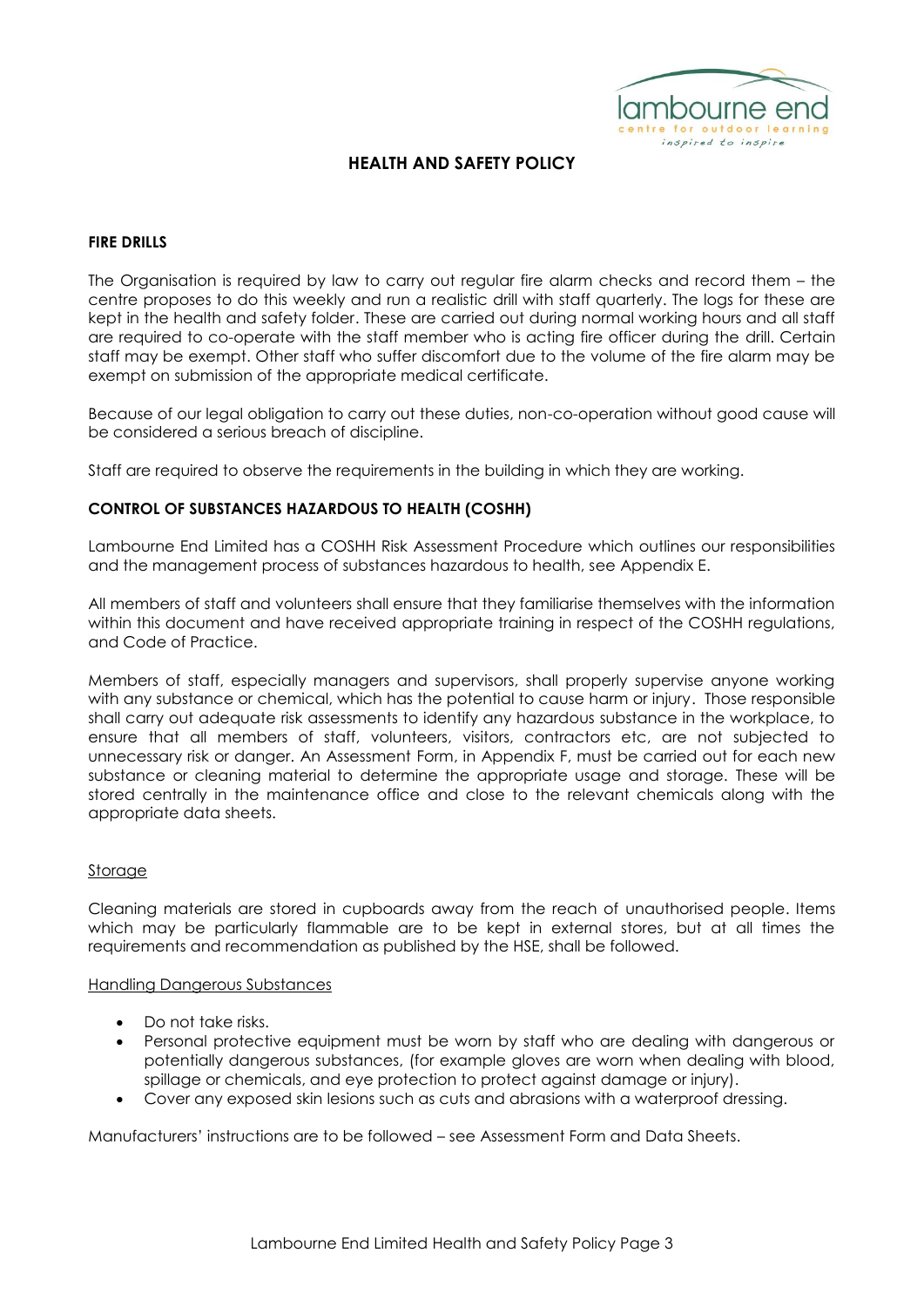

## **ELECTRICAL INSTALLATIONS AND EQUIPMENT**

All electrical equipment is to be periodically inspected visually for loose connections and faults in plugs and cables. All electrical portable equipment shall be tested in accordance with The Electricity at Work Regulations 1989, and a written record of the inspections and findings maintained at each centre.

Pat testing will be carried out annually and recorded in the health and safety folder.

Electrical installations certificates can be found in File 3 – Electrical Services and operating maintenance in Centre Manager's Office.

A period inspection shall be carried out every five years to test the conduction of the installations on site. The most recent examples can be found in the health and safety folder.

## **Gas safety**

All required steps will be taken to secure the health and safety of service users and employees in the use of all gas installations, appliances and fittings at the Centre. The service acknowledges that working with gas appliances (including heating boilers and cookers etc.) can be hazardous, and it is the LEL's intention to minimise the risks.

LEL is committed to ensuring that all gas installations and appliances meet the safety requirements of the Gas Safety (Installation and Use) Regulations 1998 (as amended) and the Health and Safety Executive's current Approved Code of Practice and Guidance so that employees, service users and visitors are not exposed to any danger from, for instance, gas leaks or explosions caused by gas leaks and ignitions.

In order to fulfil this duty, the following conditions will apply.

- When a problem arises related to gas at work, such as someone smelling gas leaks, employees or service users should inform a responsible person immediately, who will take necessary measures to investigate and remedy the situation.
- All precautions will be taken to ensure that gas supplies that could present any hazard to anyone's safety are isolated whenever an alarm is raised or before any work commences. Procedures are in place to ensure that staff know how to isolate a gas supply if the need arises and to ensure there is no chance of ignition from lighted matches, cigarettes or any other sources.
- LEL will follow professional gas safety recommendations and guidance to ensure that it has taken all possible safety measures in respect of its gas installations, fittings and appliances. This may involve the installation, location, use and checking of carbon monoxide detectors, among other measures.
- No person may carry out work on any gas appliances including their fitting, repairs or servicing unless they have been suitably trained. Only competent persons trained and authorised by the organisation will be allowed to carry out these tasks.
- Only contractors who have been accepted as members of the Gas Safe Register will be employed to carry out any work in connection with gas installations, fittings and appliances.
- Work on all gas installations, fittings and appliances will be carried out so that it does not constitute a risk to employees, service users or any other persons.
- It is the responsibility of the Maintenance Co-ordinator to ensure that any employee or contractor undertaking work on gas equipment is suitably qualified and classified competent by the organisation.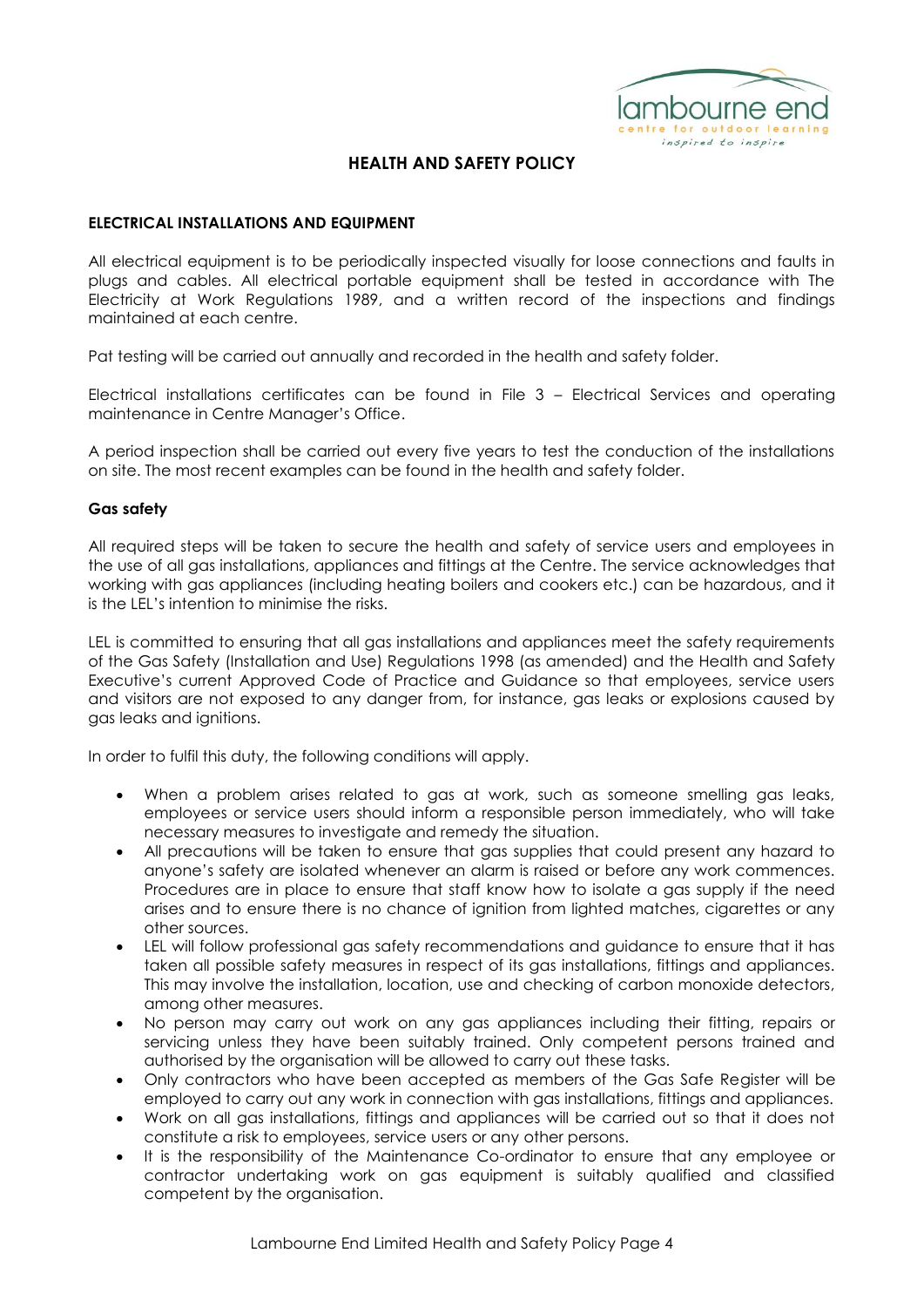

- All gas installations and appliances will be maintained to a satisfactory standard to minimise safety risks to employees and service users.
- To comply with the Gas Safety (Installation and Use) Regulations the organisation ensures that every installation and appliance has at least an annual safety check by a qualified gas engineer and that any defects are rectified as soon as possible in line with their recommendations and guidance. Records of these checks will be kept.
- No gas powered equipment will be used on any of the organisation's premises unless permission has been given for its use by the Maintenance Co-ordinator and the equipment has evidence of a current valid test (displayed on an adhesive label on the lead or the equipment itself).

## **FLUIDS UNDER PRESSURE**

New employees have an explanation, as part of their induction, of the use of fire extinguishers (including pressurised water) during the first week on the job. Hot water stills are serviced annually.

## **FOOD SAFETY**

#### Fridges and Freezers

Food is to be stored in accordance with best food hygiene practice. Seals are to be cleaned regularly and temperature settings tested twice yearly by the maintenance co-ordinator.

#### Microwave Ovens

To minimise leakage of energy, ovens, particularly the door seals, should be cleaned regularly. Hinges and door latches are to be visually inspected before use to ensure they work properly. A meter is to be used to check for microwave leakage by June 1998 and thereafter at least annually.

Food or drink, which is cooked or heated using Microwave ovens, should be carefully checked and tested before consumption, as burning or injury can occur.

#### Food Handling

Kitchens require particular attention to cleanliness and hygiene. Only staff members and individuals authorised by the manager should work in such areas. No children are allowed without supervision. Specific food handling and temperature regulations are set out in the Food Safety Acts of 1990 and 1991. Staff working in these areas are required to have a certificate in food hygiene or to receive training to recognised standard as soon as possible after induction.

#### **HEALTH AND WELLBEING**

#### **Smoking**

Smoking is not permitted in any buildings including our farm, animal and other work areas. Smokers need to use the outside area designated for each room/building for this purpose. Support will be offered to staff who wish to give up smoking

#### Drink, Drugs and Offensive Weapons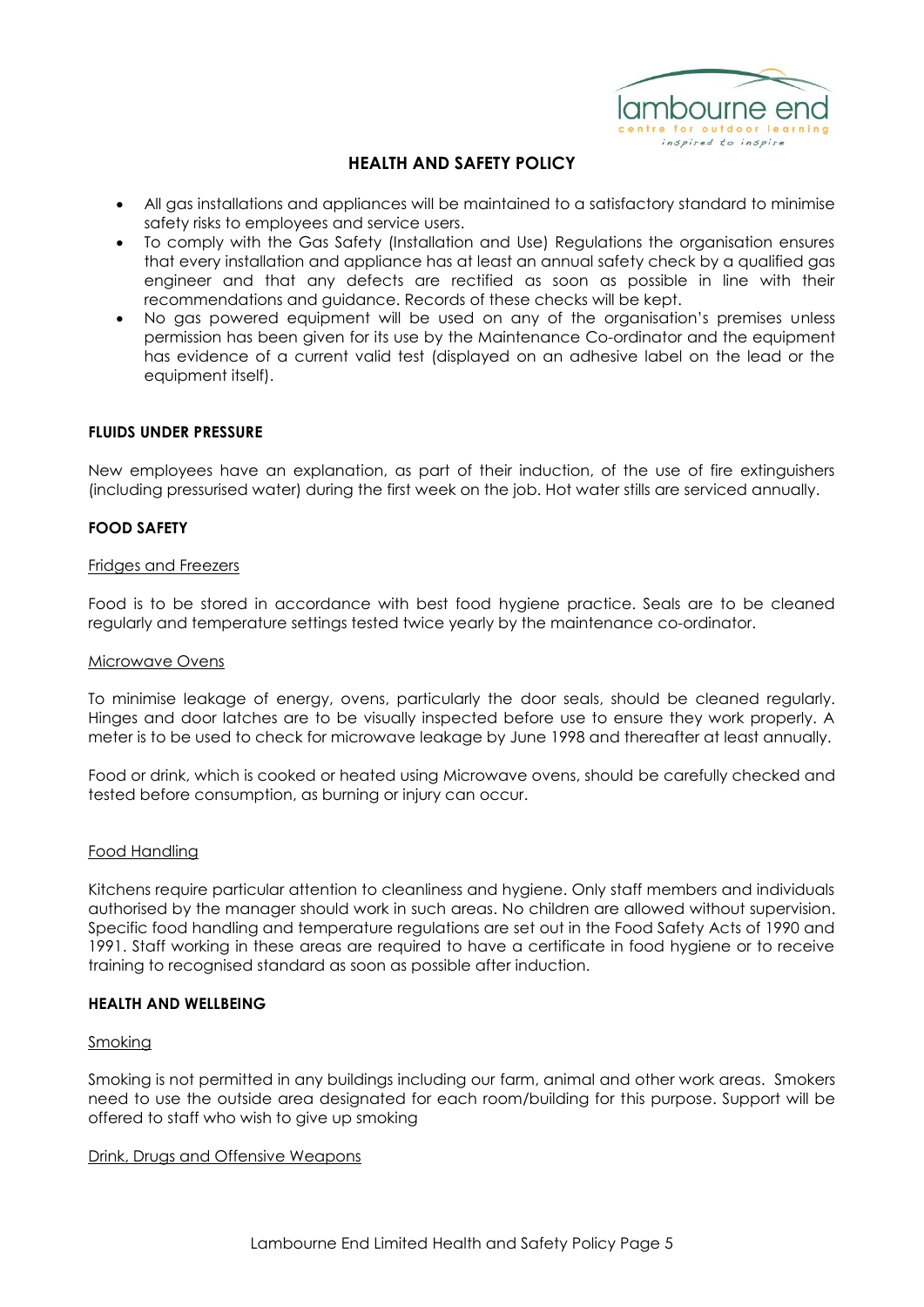

Attending work, or taking part in any of the centre programmes, under the influence of alcohol, drugs (un-prescribed or prescribed that have known effects that will affect your ability to function) or solvents, or consumption of such substances is forbidden.

It is forbidden to bring any offensive weapons (firearms, knives etc) onto our premises unless it is essential for your role and you have prior authorisation from the Centre.

## Mental Health

In accordance to keep our staffs' mental health as healthy as possible, a chaplain is available to speak to upon request to the CEO. Wellness action plans are also available to staff who feel they can benefit from these, these are made available throughout supervision meetings with line managers.

## Use of Visual Display Units

Any person employed for a minimum period of 6 months and habitually using a VDU for much of their working time is asked to complete a work station Self-Assessment Form DSE (UC). Staff are issued with "*Working with display screen equipment (DSE)" –* a hard copy of this is available in the Health and Safety folder. Regular eye tests are recommended and will be reimbursed or funded through the provision of eye test vouchers (see Centre Coordinator for details). If glasses are recommended for the **sole** use of a VDU, staff will qualify for a further voucher covering the basic cost of a frame and lens.

### **LONE WORKING**

Lambourne End Limited takes responsibility for the health and safety of employees, visitors and contractors, but workers have the responsibility to take reasonable care of themselves and other people affected by the activities.

Staff and volunteers should avoid working alone where possible. Staff or volunteers who work by themselves without close or direct supervision, or those who have to visit other premises, should make their colleagues or manager know where they are going and when they will be back. They should record their visit by signing out in the book in the staff room and take a mobile phone with them where practical.

The Lone Working Procedure is written in Appendix G.

#### Ladders and Scaffold Tower

Users prior to use must make visual inspection of ladders, scaffolding and gantries. Manufacturer's instructions are to be followed when working above ground level. Ladders should be secured from slipping by tying at the top, at the sides or foot. Staff should refer to the working at heights risk assessment.

#### Manual Handling Operations

Lifting, lowering, pushing, pulling, carrying or moving any load can pose risk of injury if due care is not taken. Where equipment is provided, this should be used. Where assistance is required, this should be asked for.

#### Personal Protective Equipment (PPE)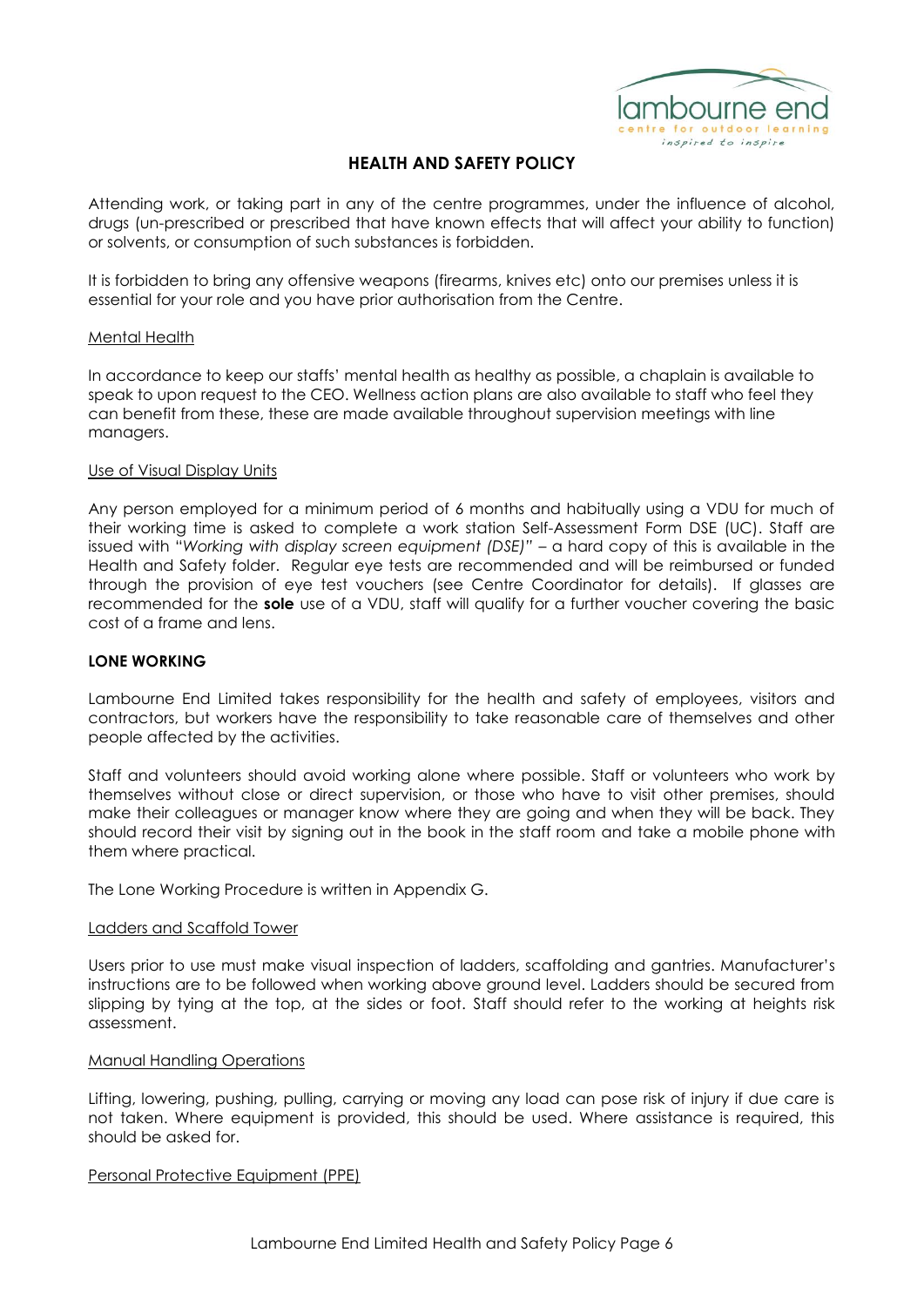

Where appropriate and necessary, personal protective equipment is available for anyone involved in activities and work which require it, for example maintenance staff and cleaners, farm and conservation environmental project workers, training and educational groups. Adequate protective equipment includes hard hats, safety boots, gloves, eye protection (goggles) dust masks, special equipment for certain conservation work such as chain saw and strimming work within the farm.

## **TEMPERATURE AND WATER SAFETY**

## Wet Floors

When mopping floors, warning signs should be in place.

#### Legionnaire's Disease

This is caused by a bacterium and infection is a result of breathing in a fine spray or airborne water which carries the bacterium. It does not spread between people.

To reduce this risk hot water will be stored at 60-65**0**C, and kept circulating and by keeping the hot water system free from sludge and by having the water tanks well covered.

#### Scalding

Water is stored at 60-65<sup>o</sup>C and supplied directly to hot water taps as close to 50<sup>o</sup>C as possible, but between 45-550C. Where individual thermostatically operated mixer valves are in operation the water will be supplied as close to 41<sup>o</sup>C as possible but between 37-44<sup>o</sup>C. The temperature of water will be checked every month and logged.

Where it is not possible to achieve these water temperatures, caution signs will be displayed.

#### **Temperature**

The minimum indoor temperature in our premises is  $16^{\circ}C$  (61 $^{\circ}F$ ) where people sit at their work. Where work involves physical effort it should not fall below 13°C. Staff should report to their manager without delay if there is a problem.

#### Radiator Guards

Where young children use our premises particular care is needed to ensure that radiator guards are provided so that they cannot touch the surface of the heating system.

## **TRANSPORT AND VEHICLES**

All company vehicles are serviced regularly in accordance with the manufacturers' instructions. Inspections are made regularly of the condition of vehicles to check that tyres are correctly inflated, and oil and water levels are correctly maintained and that seat belts are in good and working order. All passengers must use seat belts at all times.

Only authorised personnel are permitted to drive any vehicle, and only after receipt of a current full driving licence, which is free of endorsements.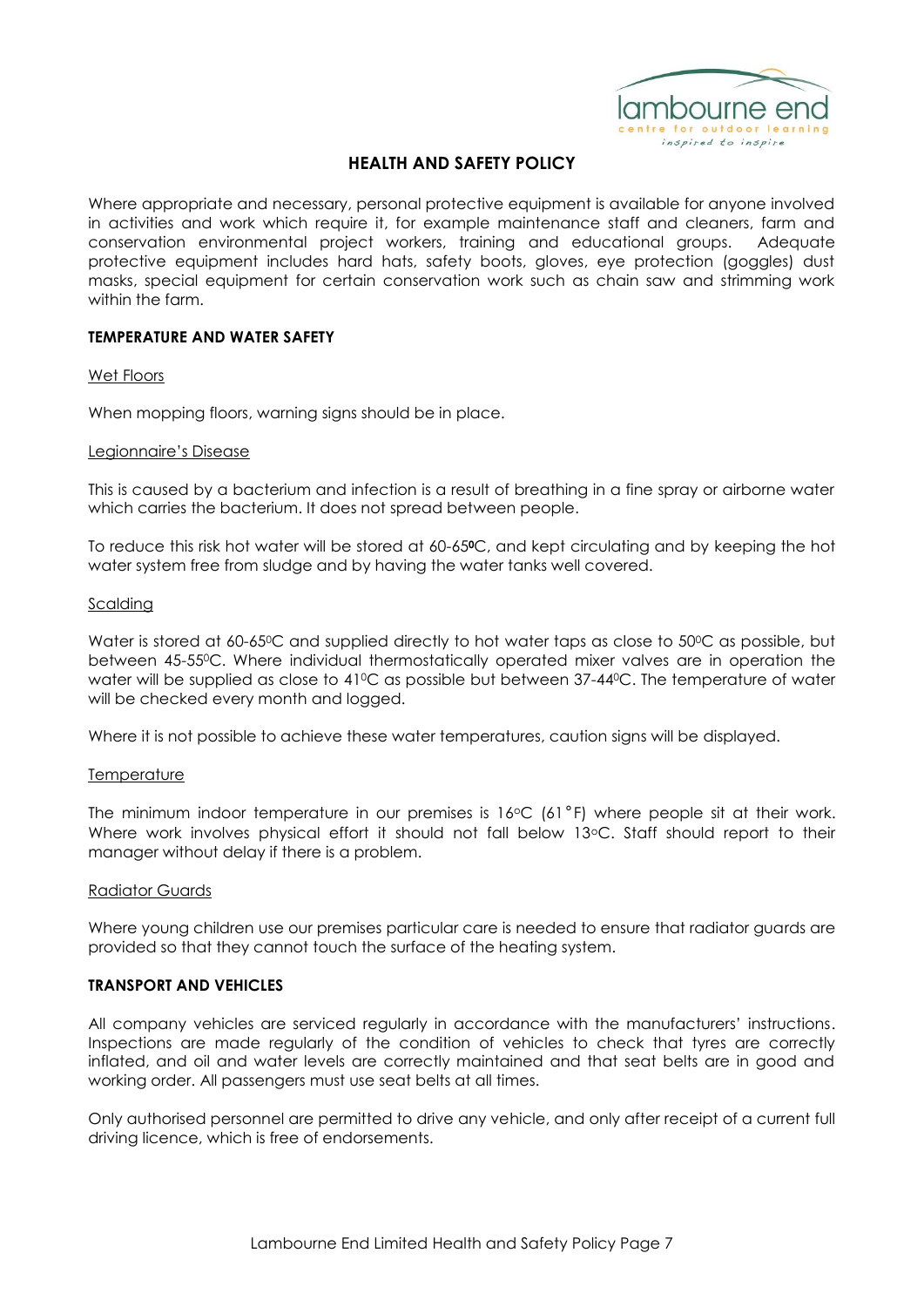

It is Lambourne End Limited's policy to ensure that an employee using their own vehicle for the purpose of work must also have insurance that covers them for business use. Lambourne End Limited will ask to see the insurance policy before an employee uses their vehicle for work.

### **NOISE**

Our assessment is that if people can talk and be heard within a distance of 2 metres without shouting, it is not a noisy environment and a metered test is not needed. A persistent noisy environment may require expert testing, and ear protection provided.

## **EXTERNAL VISITORS**

#### Visitors

Reception staff must be vigilant in the case of visitors in order to ensure that all people can be safely evacuated in the event of fire or other emergency. Only authorised personnel will be admitted to areas where children's activities are taking place, or where animals or farm machinery are present.

Visitors will be asked to sign in and wear a visitor's badge.

## Young Workers

Introducing young people, under the age of 18, to the world of work can help them understand the work environment, choose future careers or prepare for employment. Lambourne End Limited encourages work experience placements, apprentices and volunteers and as such accepts the responsibilities that come with it.

Lambourne End Limited will ensure that the health and safety of young people is protected while they are with us. Any worker who is under 18 and working for Lambourne End Limited will be properly assessed in terms of the capabilities and maturity, and the appropriate risk assessments will be put in place. A work placement will be discussed in advance with the referrer or organisers, taking into account any particular needs, for example due to any health conditions or learning difficulties.

During induction, staff will explain the risks involved with their work and how they are controlled, checking that they understand what they have been told. Staff should check that the young people know how to raise any health and safety concerns. Staff shall provide them with clear and sufficient instruction, training and supervision to enable them to work without putting themselves and other people at risk.

## **Contractors**

Care must be taken to ensure that Contractors undertaking maintenance or building work have, where required, prepared and submitted a health and safety plan under the terms of the Construction (Design and Management) Regulations 1995. The maintenance supervisor will draw specific hazards to the contractor's attention so that these are incorporated in the plan, which must be approved prior to commencement of work on site. Any work to be undertaken in areas where children's or farm animals activities occur will normally be carried out when these are not present. Fire escape routes are not to be obstructed, nor should fire exit signs be removed during work.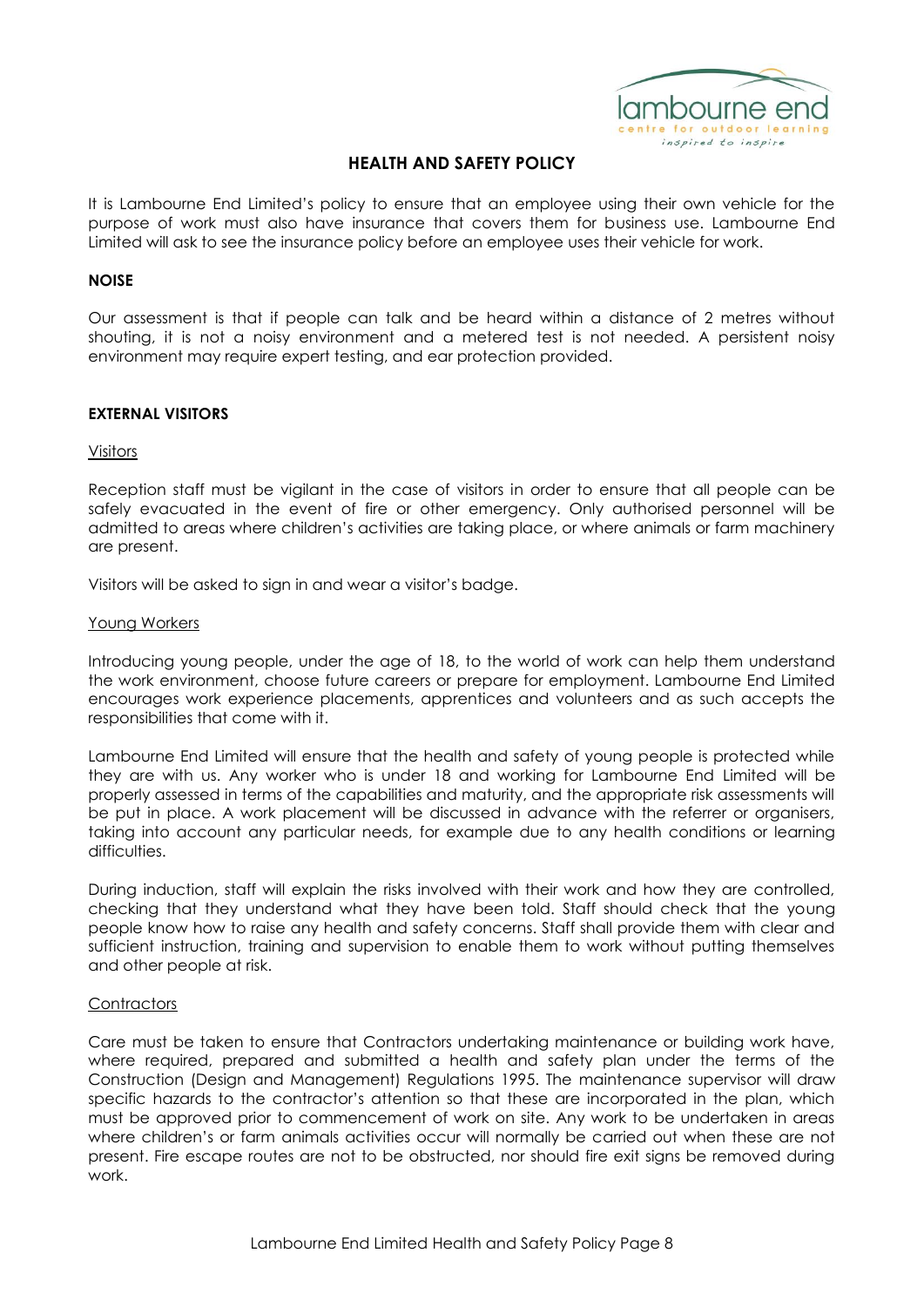

## **ACCIDENTS AND INCIDENTS**

## First Aid

Training is provided annually so that staff can revise their skills and new staff can be trained. A list of certificated First-aiders who have done their basic training is displayed in the First aid Room. Staff should familiarise themselves with this as well as the locations of the first aid boxes.

First aid boxes and kits are kept fully stocked and equipped, a map of the first aid points can be found in the health and safety folder.

Please refer to the First Aid Risk Assessment in Appendix H. This determines all the control measures and operational procedures required to fulfil the Centre's first aid obligations. Everything required as part of this assessment is recorded in the first aid folder.

## Reporting

Any member of staff who notices a Health & Safety problem, which they are not able to put right, must report this without delay to the Centre Coordinator.

#### **Accidents**

If you have an accident while at Lambourne End or elsewhere on business you must inform your line manager immediately and make sure that an Accident Form is completed and that you have signed it. Failure to do this may result in you not receiving the appropriate payment, should you require time off work to recover or later pursue an insurance claim.

It will become the responsibility of your supervisor to complete the Accident Form in the event that the nature of the accident prevents you from completing the Accident Form during the next 24 hours. It will be your responsibility to verify the details on the form at your first opportunity.

#### Accident Reports

In the event of an accident, staff and volunteers will be expected to follow the Centre Emergency Procedure in Appendix I. Accidents are to be recorded without delay in the standard British accident book and Centre incident form located in the Centre's First Aid Room or programme where the accident happens. The following information is needed - full name and address of injured person, occupation, date of record entry, date and time of accident, accident details (location, circumstances, work process), and injury details. The person making the entry must sign their name. Records must be kept for three years from the date of entry.

In the event of a dangerous occurrence, or serious injury such as fracture, loss of sight, or one which causes more than 3 days incapacity for work, or requires an ambulance or an overnight stay in hospital a RIDDOR form will be completed.

A report must be submitted to the Health and Safety Executive via the Chief Executive using a RIDDOR form within 10 days of such an incident.

## Accidents Involving Children